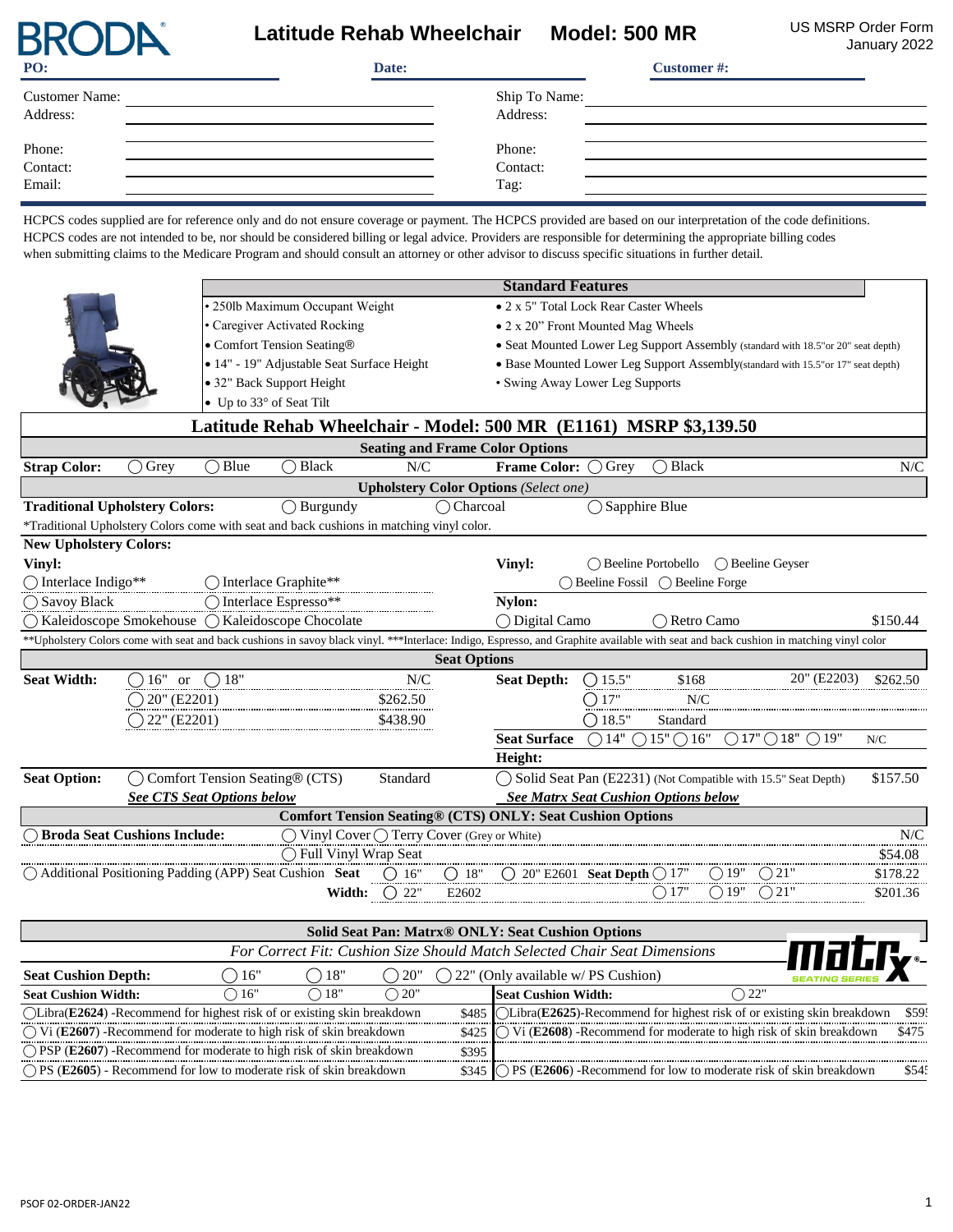## Latitude Rehab Wheelchair Model: 500 MR US MSRP Order Form

|                                                                                                                                                      |                                                                                                                               |                  |                                                                                         |                                                        |                             | Vi, PSP & PS Cushion<br>Accessories:      |                                                                    |                  | ◯ Pelvic Obliquity Kit          |                             | \$50                     |
|------------------------------------------------------------------------------------------------------------------------------------------------------|-------------------------------------------------------------------------------------------------------------------------------|------------------|-----------------------------------------------------------------------------------------|--------------------------------------------------------|-----------------------------|-------------------------------------------|--------------------------------------------------------------------|------------------|---------------------------------|-----------------------------|--------------------------|
| <b>Libra Cushion</b>                                                                                                                                 | O Libra Fluid Supplement                                                                                                      |                  |                                                                                         | \$75                                                   |                             |                                           |                                                                    |                  |                                 |                             |                          |
| Accessories:                                                                                                                                         | ○ Libra 1" Hemi Wedge                                                                                                         |                  |                                                                                         | \$65                                                   | <b>Cushion Rigidizer:</b>   |                                           |                                                                    | 16" D            | 18" D                           | 20" / 22" D                 |                          |
|                                                                                                                                                      | ◯ Libra 1" Anterior Seat Wedge                                                                                                |                  |                                                                                         | \$125                                                  | <b>For All Cushions</b>     |                                           | 16" Width                                                          | $O$ \$115        | $\bigcirc$ \$115                | $O$ \$115                   |                          |
|                                                                                                                                                      | ◯ Libra Tapered Wedge Left                                                                                                    |                  |                                                                                         | \$50<br>                                               |                             |                                           | 18" Width                                                          | $O$ \$115        | $O$ \$115                       | $O$ \$115                   |                          |
|                                                                                                                                                      | ◯ Libra Tapered Wedge Right                                                                                                   |                  |                                                                                         | \$50                                                   |                             |                                           | 20" Width                                                          | $\bigcirc$ \$115 | $O$ \$115                       | $O$ \$115                   |                          |
|                                                                                                                                                      | ◯ Libra Abductor                                                                                                              |                  |                                                                                         | \$60                                                   |                             |                                           | 22" Width                                                          | N/A              | $\bigcirc$ \$115                | $\bigcirc$ \$115            |                          |
|                                                                                                                                                      | ○ Infection Control Slipcover for Matrx Cushions                                                                              |                  |                                                                                         |                                                        | \$65                        |                                           |                                                                    |                  |                                 |                             |                          |
|                                                                                                                                                      |                                                                                                                               |                  |                                                                                         |                                                        | <b>Back Options</b>         |                                           |                                                                    |                  |                                 |                             |                          |
| <b>Back Support</b>                                                                                                                                  | $\bigcirc$ 32"                                                                                                                |                  |                                                                                         |                                                        |                             | <b>Standard Back Seating:</b>             |                                                                    |                  | Comfort Tension Seating® (CTS)  |                             | Standard                 |
| Height:                                                                                                                                              | $\bigcirc$ 33.5"<br>$\bigcirc$ 35"                                                                                            |                  |                                                                                         |                                                        | \$105.00<br>\$105.00        |                                           |                                                                    |                  |                                 |                             |                          |
|                                                                                                                                                      |                                                                                                                               |                  |                                                                                         |                                                        |                             |                                           |                                                                    |                  |                                 |                             |                          |
|                                                                                                                                                      | Broda Cushions Include: Upper & Lower Side Cover, Back Cushion with Cover                                                     |                  |                                                                                         |                                                        | <b>Back Cushion Options</b> |                                           |                                                                    |                  |                                 |                             | N/C                      |
|                                                                                                                                                      |                                                                                                                               |                  |                                                                                         | ◯ Vinyl Cover (Terry Cover (Grey or White)             |                             |                                           |                                                                    |                  |                                 |                             | N/C                      |
|                                                                                                                                                      |                                                                                                                               |                  | ◯ Full Vinyl Wrap Back                                                                  |                                                        |                             |                                           |                                                                    |                  |                                 |                             | \$54.08                  |
| $\bigcap$ Additional Positioning Padding (APP) Back Cushion                                                                                          |                                                                                                                               |                  |                                                                                         |                                                        |                             | <b>Back Width:</b>                        | $\bigcup~16"$                                                      | ()18"            | 20"                             | E2611                       | \$168.96                 |
|                                                                                                                                                      |                                                                                                                               |                  |                                                                                         |                                                        |                             |                                           | 22"                                                                |                  |                                 | E2612                       | \$217.56                 |
| <b>Lateral Shoulder Support:</b>                                                                                                                     |                                                                                                                               |                  | Adjustable Lateral Shoulder Support - Pair (E1028)(Lateral Should Support not included) |                                                        |                             |                                           |                                                                    |                  |                                 |                             | \$420.00                 |
| Lateral Shoulder Support Options: (required for use with adjustable lateral shoulder support)                                                        |                                                                                                                               |                  |                                                                                         |                                                        |                             |                                           |                                                                    |                  |                                 |                             |                          |
|                                                                                                                                                      |                                                                                                                               |                  | ◯ Standard (E0956)(Pair)                                                                |                                                        |                             | $\bigcap$ Rounded (E0956)(Pair)           |                                                                    |                  |                                 | $($ ACC Short (E0956)(Pair) | \$210.00                 |
|                                                                                                                                                      |                                                                                                                               |                  | Standard Long (E0956)(Pair)                                                             |                                                        |                             | Rounded Long (E0956)(Pair)                |                                                                    |                  |                                 | ◯ ACC Long (E0956)(Pair)    | \$302.40                 |
| <b>Neck Support Option:</b>                                                                                                                          |                                                                                                                               |                  | ◯ Neck Support (E0955)                                                                  |                                                        |                             |                                           |                                                                    |                  |                                 |                             | \$168.00                 |
|                                                                                                                                                      |                                                                                                                               | $\bigcirc$ NR-CV | (E0955)                                                                                 |                                                        |                             | Neck Support Visco Foam Contoured Cushion |                                                                    |                  | ◯ Omit Standard Neck            |                             | \$114.45                 |
|                                                                                                                                                      |                                                                                                                               | $\bigcirc$ NS    | (E0955)                                                                                 | <b>Neck Support</b>                                    |                             |                                           |                                                                    |                  | Support Less \$64               |                             | \$114.45                 |
|                                                                                                                                                      |                                                                                                                               |                  |                                                                                         | <b>Common Cushion Upgrades</b>                         |                             |                                           |                                                                    |                  |                                 |                             |                          |
| <b>Positioning:</b>                                                                                                                                  | $\bigcirc$ SR                                                                                                                 | E0956            |                                                                                         | Lateral Support Reduction Cushions - Pair              |                             |                                           |                                                                    |                  |                                 |                             | \$108.15                 |
|                                                                                                                                                      | $\bigcirc$ SAS                                                                                                                | E0956            | Side Arm Supports - Pair                                                                |                                                        |                             |                                           |                                                                    |                  |                                 |                             | \$142.80                 |
|                                                                                                                                                      | $\overline{OC}$ -LTS                                                                                                          | E0956            |                                                                                         | Comfort Company Lateral Supports - Pair                |                             |                                           |                                                                    |                  |                                 |                             | \$510.30                 |
|                                                                                                                                                      | $\bigcirc$ LTS                                                                                                                | E0956            |                                                                                         |                                                        |                             |                                           | Lateral Torso Supports (FACTORY INSTALLED RECOMMENDED) - Pair      |                  |                                 |                             | \$626.85                 |
|                                                                                                                                                      |                                                                                                                               |                  |                                                                                         |                                                        |                             | <b>Arm Support Options (Select One)</b>   |                                                                    |                  |                                 |                             |                          |
| <b>Arm Support Options:</b>                                                                                                                          |                                                                                                                               |                  | Height Adjustable Non-removable Arm Supports                                            |                                                        |                             |                                           |                                                                    |                  |                                 |                             | Standard                 |
| <b>Arm Support Style:</b>                                                                                                                            |                                                                                                                               |                  | ◯ Arm Supports - Pair<br>Narrow Arm Support - Pair                                      |                                                        |                             |                                           |                                                                    |                  |                                 |                             | Standard<br>\$86.10      |
|                                                                                                                                                      |                                                                                                                               |                  | ○ Arm Support Trough - Each                                                             |                                                        |                             |                                           |                                                                    |                  |                                 |                             | \$147.00                 |
| <b>Front Mount Configuration</b><br>20" Mag Wheels - Pair                                                                                            |                                                                                                                               |                  |                                                                                         | Standard                                               | <b>Wheel Options</b>        |                                           | ○ 5" Total Lock Caster Wheels - Pair                               |                  | <b>Rear Mount Configuration</b> |                             | Standard                 |
| ◯ 22" Mag Wheels - Pair                                                                                                                              |                                                                                                                               |                  |                                                                                         | N/C                                                    |                             |                                           |                                                                    |                  |                                 |                             |                          |
|                                                                                                                                                      |                                                                                                                               |                  |                                                                                         |                                                        |                             |                                           |                                                                    |                  |                                 |                             |                          |
| ◯ 5" Total Lock Caster Wheels - Pair                                                                                                                 |                                                                                                                               |                  |                                                                                         |                                                        |                             |                                           | ◯ 20" Mag Wheels - Pair                                            |                  |                                 |                             | N/C                      |
|                                                                                                                                                      | ) 5" Aluminum Caster Wheels - Pair                                                                                            |                  |                                                                                         | \$205.80                                               |                             |                                           | 22" Mag Wheels - Pair*                                             |                  |                                 |                             | ${\rm N\hspace{-1pt}}/C$ |
| ◯ Wheel Lock Extension Handles (pair)(E0961)                                                                                                         | Anti-Tip Devices(factory required safety feature) (E0971)                                                                     |                  |                                                                                         | \$69.30<br>\$105.00                                    |                             |                                           | *(22" mag may slightly limit tilt depending on arm support height) |                  |                                 |                             |                          |
|                                                                                                                                                      |                                                                                                                               |                  |                                                                                         |                                                        |                             | <b>Lower Leg Support Options</b>          |                                                                    |                  |                                 |                             |                          |
| <b>Lower Leg</b>                                                                                                                                     | (allows for lower leg supports to tilt with chair)(configuration specific - please contact Customer Support for full details) |                  |                                                                                         |                                                        |                             |                                           |                                                                    |                  |                                 |                             |                          |
| <b>Support</b>                                                                                                                                       | $\bigcap$ SM-HANGER                                                                                                           |                  |                                                                                         | Lower Leg Support Assembly Flared Seat Mount - Short   |                             |                                           |                                                                    |                  |                                 |                             | \$124.95                 |
| Assembly Style: ○ SM-HANGER                                                                                                                          |                                                                                                                               |                  |                                                                                         | Lower Leg Support Assembly Flared Seat Mount - Long    |                             |                                           |                                                                    |                  |                                 |                             | \$124.95                 |
|                                                                                                                                                      | ◯ SM-HANGER                                                                                                                   |                  |                                                                                         | Lower Leg Support Assembly Straight Seat Mount - Short |                             |                                           |                                                                    |                  |                                 |                             | \$124.95                 |
|                                                                                                                                                      | $\bigcirc$ SM-HANGER                                                                                                          |                  |                                                                                         | Lower Leg Support Assembly Straight Seat Mount - Long  |                             |                                           |                                                                    |                  |                                 |                             | \$124.95                 |
| <b>Lower Leg</b>                                                                                                                                     | ◯ Swing Away Lower Leg Supports                                                                                               |                  |                                                                                         |                                                        | Standard                    |                                           | $\bigcirc$ Angle Adjustable Flip-up Foot Supports* (K0040)         |                  |                                 |                             | \$194.25                 |
| <b>Support Options O Elevating Swing Away Lower Leg Supports E0990)</b><br>\$231<br>* May interfere with ground clearance on 14" Seat Surface Height |                                                                                                                               |                  |                                                                                         |                                                        |                             |                                           |                                                                    |                  |                                 |                             |                          |
|                                                                                                                                                      | OLEG-FOOT-48/48R E0995 Lower Leg Support Foot Board                                                                           |                  |                                                                                         |                                                        |                             |                                           |                                                                    |                  |                                 |                             | \$257.25                 |
|                                                                                                                                                      | ()LEGPANEL-48                                                                                                                 |                  |                                                                                         | Lower Leg Support Panel Cushioned Black                |                             |                                           |                                                                    |                  |                                 |                             | \$86.10                  |
|                                                                                                                                                      |                                                                                                                               |                  |                                                                                         |                                                        | <b>Common Accessories</b>   |                                           |                                                                    |                  |                                 |                             |                          |
| <b>Pelvic Belts:</b>                                                                                                                                 | $\bigcirc$ S-BELT                                                                                                             | E0978            | Pelvic Belt                                                                             |                                                        |                             |                                           | $\bigcirc$ Center Buckle                                           |                  | $\bigcirc$ Side Buckle          |                             | \$56.70                  |
|                                                                                                                                                      | $\bigcirc$ S-BELT-A                                                                                                           | E0978            | Pelvic Belt Auto Buckle                                                                 |                                                        |                             |                                           | $\bigcirc$ Center Buckle                                           |                  | $\bigcirc$ Side Buckle          |                             | \$56.70                  |
|                                                                                                                                                      | $\bigcirc$ S-BELT-PD                                                                                                          | E0978            | Pelvic Belt Cushioned                                                                   |                                                        |                             |                                           |                                                                    |                  |                                 |                             | \$81.90                  |
|                                                                                                                                                      | $O$ S-BELT-PD-A E0978                                                                                                         |                  |                                                                                         | Pelvic Belt Cushioned & Auto Buckle                    |                             |                                           |                                                                    |                  |                                 |                             | \$81.90                  |

**BRODA**